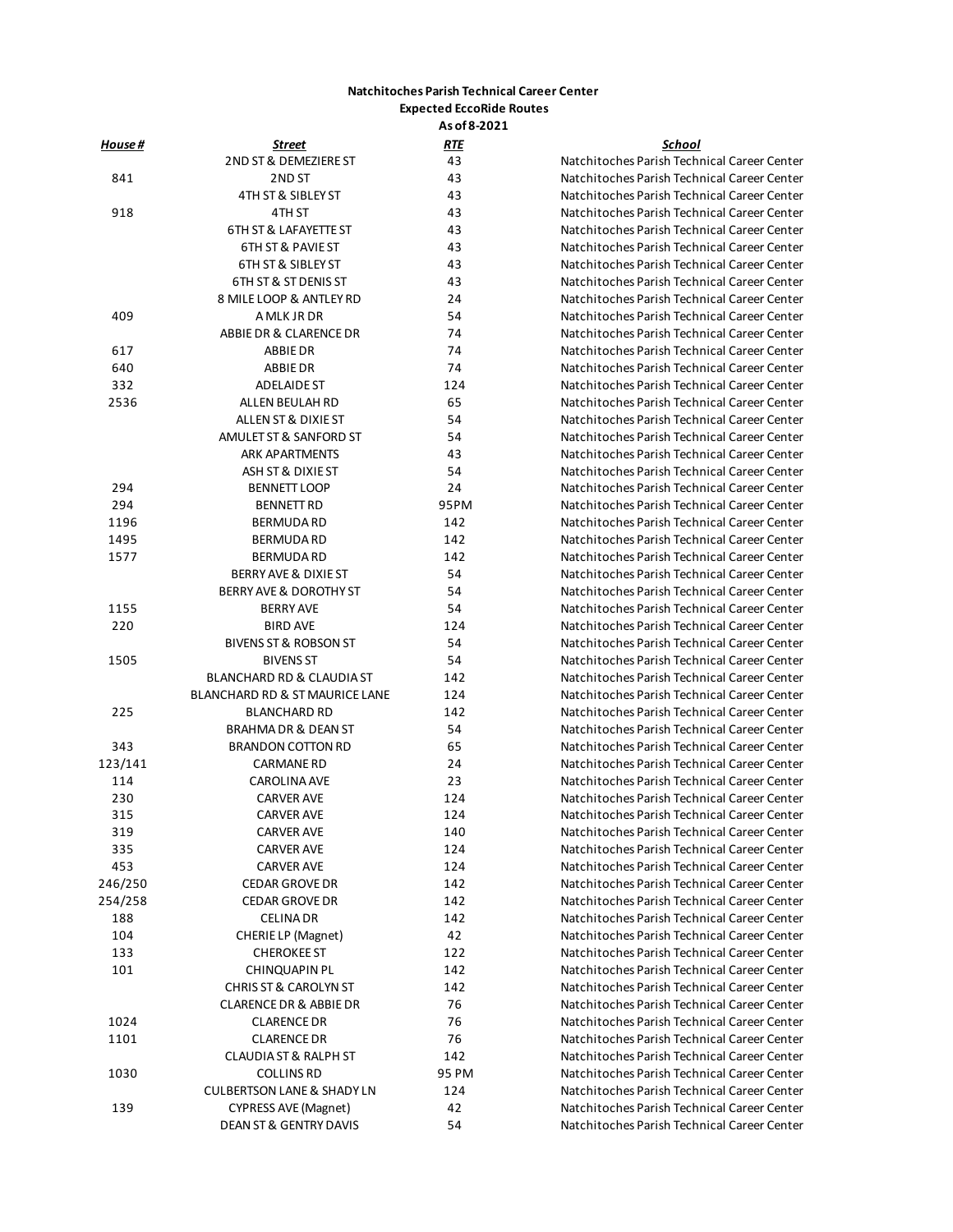|         | DES NEGIS ST & EMANUEL ST             | 42             |
|---------|---------------------------------------|----------------|
|         | DOROTHY ST & GRAYSON ST               | 54             |
|         | E3RD ST & KEEGAN DR                   | 12             |
|         | E 5TH ST & HENRY AVE                  | 12             |
|         | E 5TH ST & JEAN MARIE ST              | 12             |
|         | E 5TH ST & KEEGAN ST                  | 12             |
| 1002    | E 5TH ST                              | 12             |
|         | E 6TH ST & SCARBOROUGH AVE            | 12             |
| 305     | E 7TH ST                              | 14             |
|         | <b>EAST 5TH ST &amp; SIROD ST</b>     | 12             |
| 511     | EAST 5TH ST                           | 12             |
| 902     | <b>EAST 5TH ST</b>                    | 12             |
| 231     | EAST 6TH ST                           | 12             |
| 2416    | EIGHT MILE LOOP                       | 2 <sup>2</sup> |
| 444     | EIGHT MILE LOOP                       | 2 <sub>4</sub> |
|         |                                       |                |
| 110     | <b>ELLEN ST</b>                       | 14             |
| 127     | <b>ELLEN ST</b>                       | 14             |
|         | <b>ESTHER ST &amp; W LAKESHORE DR</b> | 43             |
| 118/122 | <b>FLORAST</b>                        | 42             |
| 206     | <b>FOREST DR</b>                      | 2 <sub>4</sub> |
|         | FOX RUN DR                            | 2 <sub>4</sub> |
| 150     | <b>FRANKLIN LN</b>                    | 14             |
| 254     | <b>FRANKLIN LN</b>                    | 14             |
| 325     | <b>FRANKLIN LN</b>                    | 14             |
| 119     | <b>GABRIELLE LP</b>                   | 14             |
| 124/137 | <b>GABRIELLE LP</b>                   | 14             |
| 131     | <b>GABRIELLE LP</b>                   | 14             |
| 614     | <b>GARLAND RD</b>                     | 12             |
| 706     | <b>GARLAND RD</b>                     | 12             |
|         | <b>GRACE AVE &amp; DIXIE ST</b>       | 54             |
|         | <b>GRACE AVE &amp; DOROTHY ST</b>     | 54             |
|         | <b>GRAYSON ST &amp; DIXIE ST</b>      | 54             |
| 410     | <b>HANCOCK AVE</b>                    | 12             |
| 610     | <b>HANCOCK AVE</b>                    | 12             |
| 714     | <b>HANCOCK AVE</b>                    | 12             |
| 202     | <b>HENRY AVE</b>                      | 12             |
| 416/429 | <b>HENRY AVE</b>                      | 12             |
|         | HICKS RD & SHORELINE RD               | 2 <sub>4</sub> |
|         | HIDDEN HILLS (NCHS/LABS)              | 43             |
|         | <b>HIDDEN HILLS</b>                   | 42             |
|         | <b>HIGHLAND PARK DR</b>               |                |
| 1115    |                                       | 4 <sup>3</sup> |
| 1132    | <b>HIGHLAND PARK DR</b>               | 43             |
|         | <b>HOWELL ST &amp; AMULET ST</b>      | 54             |
| 1129    | <b>HYMES RD</b>                       | 23             |
|         | INDEPENDENCE ST & GABRIELLE LP        | 14             |
| 203     | <b>INDEPENDENCE ST</b>                | 14             |
| 213     | <b>INDEPENDENCE ST</b>                | 14             |
| 222     | <b>INDEPENDENCE ST</b>                | 14             |
| 266     | <b>INDEPENDENCE ST</b>                | 14             |
| 272     | <b>INDEPENDENCE ST</b>                | 14             |
| 275     | <b>INDEPENDENCE ST</b>                | 14             |
| 612/617 | <b>JACKSON DR</b>                     | 74             |
| 636     | <b>JACKSON DR</b>                     | 74             |
| 662     | <b>JACKSON DR</b>                     | 74             |
| 304     | <b>JACKSON ST</b>                     | 12             |
| 308/312 | <b>JACKSON ST</b>                     | 12             |
|         | JEAN MARIE & E4TH ST                  | 12             |
| 329     | JEAN MARIE ST                         | 12             |
| 407     | JOHN BANKS RD                         | 65             |
| 1652    | JOHNSON CHUTE RD                      | 21             |
| 1733    | JOHNSON CHUTE RD                      | 21             |
|         |                                       |                |

Natchitoches Parish Technical Career Center **DOROG NATCHITOCHES Parish Technical Career Center 3RD ST 3RD ST 3RD ST 3RD ST 3RD ST 3RD ST 3RD ST 3RD ST 3RD ST 3RD 48 NATCH** E 5TH ST & HENRY AVE 124 Natchitoches Parish Technical Career Center **External Marchitoches Parish Technical Career Center** E 5TH ST & KEEGAN ST 124 Natchitoches Parish Technical Career Center **1002 Natchitoches Parish Technical Career Center Example 3Th St Ave 124 Natchitoches Parish Technical Career Center 305 Natchitoches Parish Technical Career Center EAST 5TH ST 125TH ST 124 Natchitoches Parish Technical Career Center State 5 Natchitoches Parish Technical Career Center BEACT 5TH ST 125 Natchitoches Parish Technical Career Center Natchitoches Parish Technical Career Center 2216 Natchitoches Parish Technical Career Center Auchitoches Parish Technical Career Center India Studies Natchitoches Parish Technical Career Center ILLEN ST 142 IN** Natchitoches Parish Technical Career Center Extempt 23 Natchitoches Parish Technical Career Center Natchitoches Parish Technical Career Center Natchitoches Parish Technical Career Center FOX RUN DR 24 Natchitoches Parish Technical Career Center 150 FRANKLIN 12 **FRANKLIN 142 FRANKLIN 142 Natchitoches Parish Technical Career Center Natchitoches Parish Technical Career Center State Natchitoches Parish Technical Career Center Gabriel Natchitoches Parish Technical Career Center Matchitoches Parish Technical Career Center Gabriel Natchitoches Parish Technical Career Center Carlana Barland Robert Robert Center** Ratchitoches Parish Technical Career Center 2 Natchitoches Parish Technical Career Center **GRACE AVE ST 54 Natchitoches Parish Technical Career Center GRACE AVE AVE AVE AVE AVE AVE AVE** Avec Natchitoches Parish Technical Career Center **GRAYSON ST 54 Natchitoches Parish Technical Career Center** 2 Natchitoches Parish Technical Career Center 2 Natchitoches Parish Technical Career Center 2 Natchitoches Parish Technical Career Center 4 Natchitoches Parish Technical Career Center 416/429 HENRY AVE 124 Natchitoches Parish Technical Career Center **Industrial Report Reset Report Reset Contract Reset Contract Reset Center** Reset Reset Reset Reset Reset Reset R B<sub>2</sub> Natchitoches Parish Technical Career Center Natchitoches Parish Technical Career Center **1115 Matchitoches Parish Technical Career Center 122 International Parish Technical Career Center ALULET ST 54 Natchitoches Parish Technical Career Center 129 ISL 23 Natchitoches Parish Technical Career Center** 2 Natchitoches Parish Technical Career Center **Independence State State State State State State State State State State State State State State State State State State State State State State State State State State State State State State State State State State St** 2 Independence State State State State State State State State State State State State State State State State S **Independence State State State State State State State State State State State State State State State State State State State State State State State State State State State State State State State State State State St** 266 INDEPENDENCE ST 142 Natchitoches Parish Technical Career Center 2 Independence State State State State State State State State State State State State State State State State S **Independence State State State State State State State State State State State State State State State State State State State State State State State State State State State State State State State State State State St 1201** Natchitoches Parish Technical Career Center **State Natchitoches Parish Technical Career Center 662 IBC Natchitoches Parish Technical Career Center 304 Natchitoches Parish Technical Career Center** 4 308 Natchitoches Parish Technical Career Center **State Marchitoches Parish Technical Career Center**  JEAN MARIE ST 124 Natchitoches Parish Technical Career Center Natchitoches Parish Technical Career Center Natchitoches Parish Technical Career Center Natchitoches Parish Technical Career Center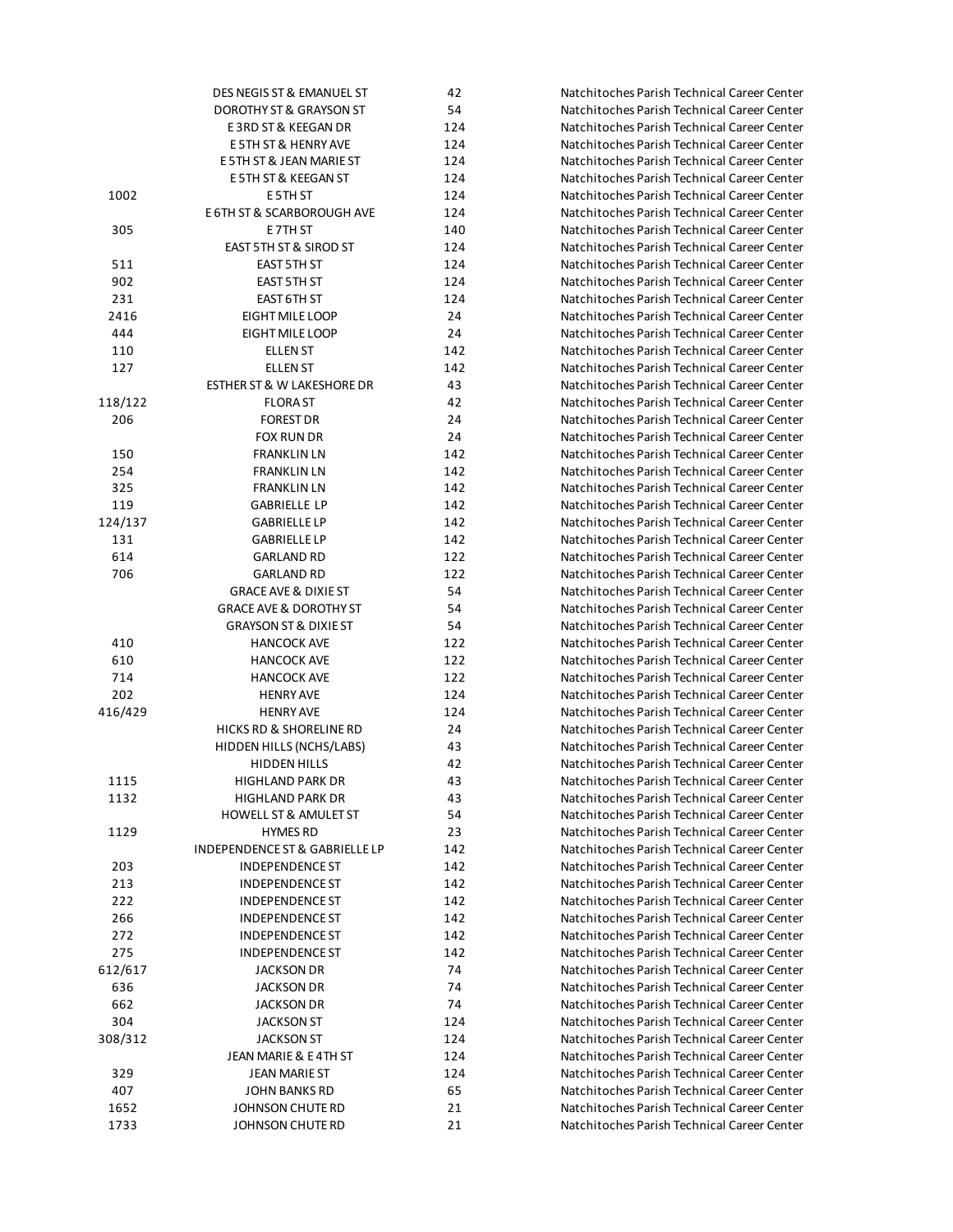|           | JULY ST & DEAN ST              | 54   |  |
|-----------|--------------------------------|------|--|
|           | <b>JW THOMAS APARTMENTS</b>    | 54   |  |
| 121       | <b>KAFFIE DR</b>               | 122  |  |
|           | KERRY ST & HAMPTON ST          | 74   |  |
| 1414      | LA 1, POWHATTAN                | 23   |  |
|           | LA3191 & SORGEE RD             | 24   |  |
|           | LA3191 & WELLS RD              | 24   |  |
| 183       | La 3191 (OAK GROVE APARTMENTS) | 24   |  |
| 534       | LA 504                         | 24   |  |
| 8331      | $LA-1$                         | 162  |  |
| 5650      | LA-1(MAYBERRY TRAILER PARK)    | 23   |  |
| 2393      | LA-120                         | 95PM |  |
| 232       | LA-1222                        | 65   |  |
| 4712/4716 | LA-3278                        | 24   |  |
| 4928      | LA-3278                        | 24   |  |
| 469       | LA-478                         | 162  |  |
| 4323      | LA-485                         | 65   |  |
|           | LA-504 & WILKERSON RD          | 24   |  |
|           |                                | 24   |  |
| 701       | LA-504                         |      |  |
| 2348      | LA-6                           | 42   |  |
| 5843      | $LA-6$                         | 65   |  |
|           | LAFAYETTE ST & 4TH ST          | 43   |  |
|           | LAFAYETTE ST & MLK JR DR       | 54   |  |
| 247       | <b>LAIRD FLETCHER RD</b>       | 142  |  |
| 277/295   | LAIRD FLETCHER RD              | 142  |  |
|           | LAKE ST & HOWELL ST            | 54   |  |
|           | LAKE ST & SANFORD ST           | 54   |  |
| 400       | LAKEVIEW APARTMENTS            | 76   |  |
| 100       | LAKEVIEW DR APARTMENTS         | 76   |  |
| 300       | LAKEVIEW DR APARTMENTS         | 76   |  |
| 500       | LAKEVIEW DR APARTMENTS         | 76   |  |
| 200       | LAKEVIEW DR                    | 76   |  |
| 242       | LEDET DR                       | 124  |  |
| 550       | LIME KILN RD                   | 24   |  |
| 5343      | LONGLEAF VISTA RD              | 95PM |  |
| 107       | <b>MAGNOLIA AVE</b>            | 122  |  |
|           | MAGNOLIA CIRCLE & LIVE OAK CIR | 124  |  |
| 508       | <b>MARION ST</b>               | 122  |  |
| 107       | <b>MARTIN DR</b>               | 142  |  |
| 120       | <b>MAYFIELD ST</b>             | 54   |  |
|           | MEADOWS DR & WELCH ST          | 54   |  |
| 506       | <b>MELROSE AVE</b>             | 122  |  |
| 822       | <b>MELROSE AVE</b>             | 122  |  |
| 840/841   | <b>MELROSE AVE</b>             | 122  |  |
| 120       | MILLER FARM RD                 | 124  |  |
|           | MLK JR DR & WEST ST            | 54   |  |
| 102/106   | MORGAN LN                      | 124  |  |
|           | MYRTLE DR & N 5TH ST           | 43   |  |
|           | N 5TH ST & ESTHER ST           | 43   |  |
|           | N 5TH ST & ROBBINS DR          | 43   |  |
| 1310      | N 5TH ST                       | 43   |  |
|           | N MELROSE APARTMENTS           | 122  |  |
| 100/101   | N MELROSE AVE                  | 122  |  |
| 214       | N MELROSE AVE                  | 122  |  |
|           | NAVARRO CT & EMMANUEL ST       | 42   |  |
|           | New Bus Stop                   | 122  |  |
| 4113      | <b>NORTH BLVD</b>              | 95PM |  |
| 138       | NORTH ST                       | 54   |  |
|           | NORTHERN ST & GOLD ST          | 54   |  |
| 292/298   | OLD LA 6 WEST                  | 65   |  |
| 1074      |                                | 162  |  |
|           | OLD RIVER RD                   |      |  |

Natchitoches Parish Technical Career Center Natchitoches Parish Technical Career Center Natchitoches Parish Technical Career Center Natchitoches Parish Technical Career Center Natchitoches Parish Technical Career Center Natchitoches Parish Technical Career Center Natchitoches Parish Technical Career Center Natchitoches Parish Technical Career Center Natchitoches Parish Technical Career Center Natchitoches Parish Technical Career Center Natchitoches Parish Technical Career Center Natchitoches Parish Technical Career Center Natchitoches Parish Technical Career Center Natchitoches Parish Technical Career Center Natchitoches Parish Technical Career Center 469 LA-478 162 Natchitoches Parish Technical Career Center Natchitoches Parish Technical Career Center Natchitoches Parish Technical Career Center Natchitoches Parish Technical Career Center Natchitoches Parish Technical Career Center 5843 LA-6 65 Natchitoches Parish Technical Career Center Natchitoches Parish Technical Career Center Natchitoches Parish Technical Career Center Natchitoches Parish Technical Career Center Natchitoches Parish Technical Career Center Natchitoches Parish Technical Career Center Natchitoches Parish Technical Career Center Natchitoches Parish Technical Career Center Natchitoches Parish Technical Career Center Natchitoches Parish Technical Career Center Natchitoches Parish Technical Career Center Natchitoches Parish Technical Career Center Natchitoches Parish Technical Career Center Natchitoches Parish Technical Career Center Natchitoches Parish Technical Career Center Natchitoches Parish Technical Career Center Natchitoches Parish Technical Career Center Natchitoches Parish Technical Career Center Natchitoches Parish Technical Career Center Natchitoches Parish Technical Career Center Natchitoches Parish Technical Career Center Natchitoches Parish Technical Career Center Natchitoches Parish Technical Career Center Natchitoches Parish Technical Career Center Natchitoches Parish Technical Career Center Natchitoches Parish Technical Career Center Natchitoches Parish Technical Career Center Natchitoches Parish Technical Career Center Natchitoches Parish Technical Career Center Natchitoches Parish Technical Career Center Natchitoches Parish Technical Career Center Natchitoches Parish Technical Career Center Natchitoches Parish Technical Career Center Natchitoches Parish Technical Career Center Natchitoches Parish Technical Career Center Natchitoches Parish Technical Career Center Natchitoches Parish Technical Career Center Natchitoches Parish Technical Career Center Natchitoches Parish Technical Career Center Natchitoches Parish Technical Career Center Natchitoches Parish Technical Career Center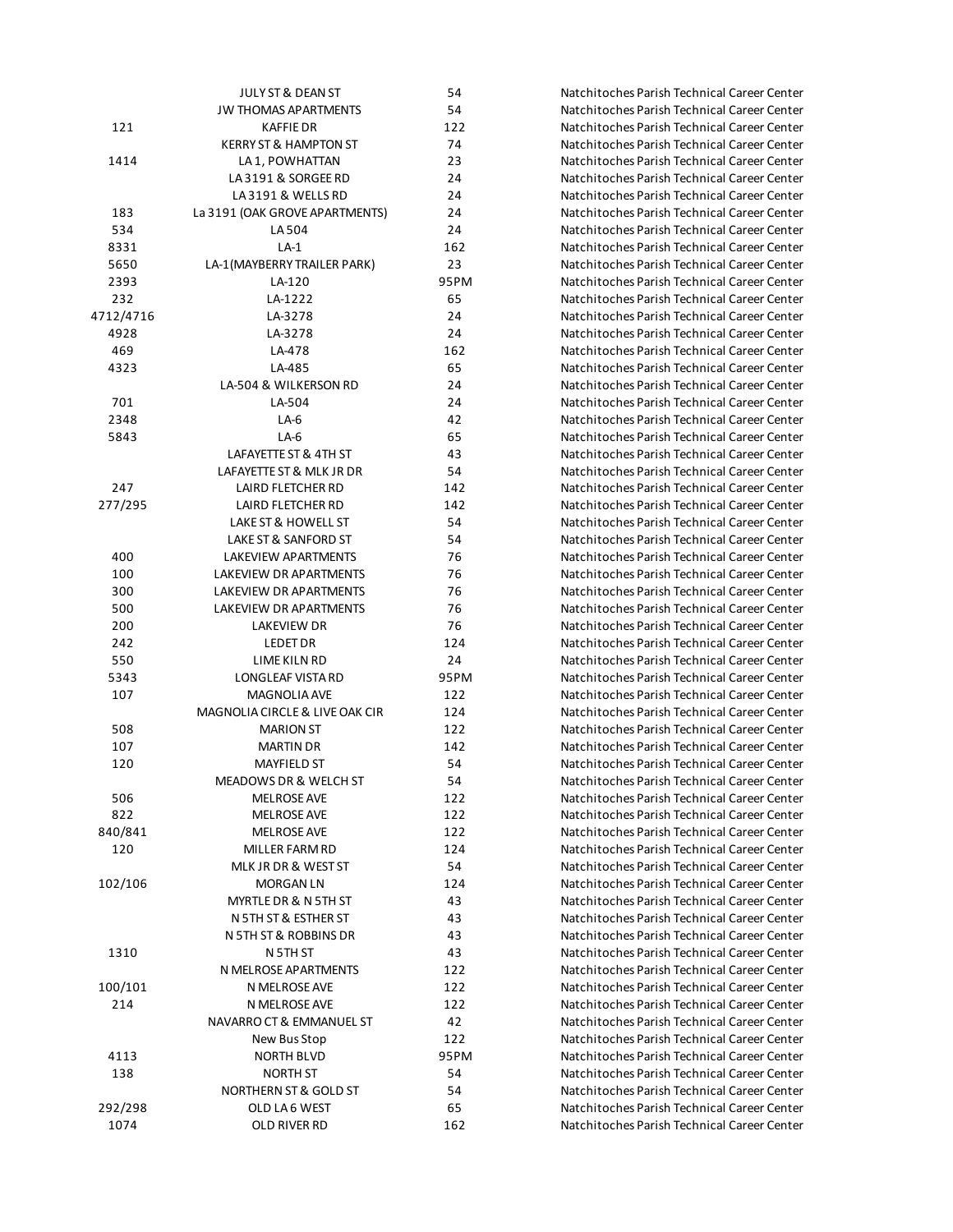| 1505        | OLD RIVER RD                       | 162  |
|-------------|------------------------------------|------|
| 806         | OLD RIVER RD                       |      |
|             | OLD ROBELINE RD & POWELL ST        | 54   |
|             | OLD ROBELINE RD & MAYFIELD ST      | 54   |
| 1107        | OLD ROBELINE RD                    | 54   |
| 605/619     | OUIDA DR                           | 74   |
| 700/705/711 | <b>OUIDA DR</b>                    | 74   |
|             | PAGE HILL RD & RAYMOND MASON RD    | 95PM |
|             | PATRICK RD & MARIE ST              | 142  |
| 124         | PAUL JORDAN RD                     | 21   |
| 150         | PAUL JORDAN RD                     | 21   |
| 192         | PAUL JORDAN RD                     | 21   |
| 215/216     | <b>PAULALN</b>                     | 122  |
|             | PAVIE & 3RD ST                     | 43   |
| 1543        | <b>PAYNE AVE</b>                   | 124  |
| 300         | PEARL ST                           | 124  |
| 309         | <b>PEARL ST</b>                    | 124  |
| 351         | PEGASUS ST                         | 122  |
| 325/332     | <b>PEGUSUS ST</b>                  | 122  |
|             | PHILLIPS ST & DIXIE ST             | 54   |
|             | PINCENO RD & WILKERSON RD          | 24   |
|             | POWHATTAN ALLEY & E4TH ST          | 124  |
| 180         | <b>RAGGIO RD</b>                   | 162  |
|             |                                    | 142  |
|             | RALPH ST & CAROLYN ST              |      |
|             | RAPIDES & HILL ST(PANAM)           | 74   |
|             | RED ROCK RD & LA-478               | 95PM |
|             | <b>RENEE ST &amp; LUCILLE ST</b>   | 142  |
| 439         | ROCKFORD CHURCH RD                 | 162  |
|             | ROWENA ST & 4TH ST                 | 43   |
|             | ROWENA ST & 6TH ST.                | 43   |
|             | ROY DR & BONNETTE ST               | 43   |
| 104         | <b>ROYAL ST</b>                    | 122  |
| 609         | <b>ROYAL ST</b>                    | 122  |
| 709         | ROYAL ST                           | 122  |
| 728         | <b>ROYAL ST</b>                    | 122  |
| 736         | <b>ROYAL ST</b>                    | 122  |
| 425         | RUE de GABRIEL                     | 162  |
| 100         | <b>S WILLIAMS AVE</b>              | 122  |
|             | SALIM ST & LAFAYETTE ST            | 54   |
| 1519        | <b>SALTER ST</b>                   | 124  |
| 1531        | SALTER ST                          | 124  |
|             | SCARBOROUGH & E3RD ST              | 124  |
| 338/344     | <b>SCARBOROUGH AVE</b>             | 124  |
| 509         | SCARBOROUGH AVE                    | 124  |
| 127         | <b>SHADY GROVE RD</b>              | 65   |
| 364         | <b>SHADY GROVE RD</b>              | 65   |
| 145         | SISSON LP                          | 21   |
| 187         | SMITH GARAGE RD                    | 24   |
| 1815        | SOUTH DR (CARTER'S)                | 74   |
|             | <b>SOUTHBEND &amp; CLARENCE DR</b> | 74   |
| 315         | ST CLAIR AVE                       | 124  |
| 802         | ST CLAIR AVE                       | 124  |
|             | ST DENIS ST & 5TH ST               | 43   |
| 417/423     | <b>ST MAURICE LANE</b>             | 124  |
|             | SYLVAN DR & KERRY ST               | 74   |
| 110         | SYLVAN DR                          | 74   |
| 114         | SYLVAN DR                          | 74   |
| 119         | SYLVAN DR                          | 74   |
| 520         | TAHOE AVE                          | 122  |
| 609         | TAHOE ST                           | 122  |
| 201/204     | <b>TAMMYE LANE</b>                 | 122  |

Natchitoches Parish Technical Career Center Natchitoches Parish Technical Career Center Natchitoches Parish Technical Career Center Natchitoches Parish Technical Career Center Natchitoches Parish Technical Career Center Natchitoches Parish Technical Career Center Natchitoches Parish Technical Career Center Natchitoches Parish Technical Career Center Natchitoches Parish Technical Career Center Natchitoches Parish Technical Career Center Natchitoches Parish Technical Career Center Natchitoches Parish Technical Career Center Natchitoches Parish Technical Career Center Natchitoches Parish Technical Career Center Natchitoches Parish Technical Career Center Natchitoches Parish Technical Career Center Natchitoches Parish Technical Career Center Natchitoches Parish Technical Career Center Natchitoches Parish Technical Career Center Natchitoches Parish Technical Career Center Natchitoches Parish Technical Career Center Natchitoches Parish Technical Career Center Natchitoches Parish Technical Career Center Natchitoches Parish Technical Career Center Natchitoches Parish Technical Career Center Natchitoches Parish Technical Career Center Natchitoches Parish Technical Career Center Natchitoches Parish Technical Career Center Natchitoches Parish Technical Career Center Natchitoches Parish Technical Career Center Natchitoches Parish Technical Career Center Natchitoches Parish Technical Career Center Natchitoches Parish Technical Career Center Natchitoches Parish Technical Career Center Natchitoches Parish Technical Career Center Natchitoches Parish Technical Career Center Natchitoches Parish Technical Career Center Natchitoches Parish Technical Career Center Natchitoches Parish Technical Career Center Natchitoches Parish Technical Career Center Natchitoches Parish Technical Career Center Natchitoches Parish Technical Career Center Natchitoches Parish Technical Career Center Natchitoches Parish Technical Career Center Natchitoches Parish Technical Career Center Natchitoches Parish Technical Career Center Natchitoches Parish Technical Career Center Natchitoches Parish Technical Career Center Natchitoches Parish Technical Career Center Natchitoches Parish Technical Career Center Natchitoches Parish Technical Career Center Natchitoches Parish Technical Career Center Natchitoches Parish Technical Career Center Natchitoches Parish Technical Career Center Natchitoches Parish Technical Career Center Natchitoches Parish Technical Career Center Natchitoches Parish Technical Career Center Natchitoches Parish Technical Career Center 520 TAHOE AVE 122 Natchitoches Parish Technical Career Center Natchitoches Parish Technical Career Center Natchitoches Parish Technical Career Center